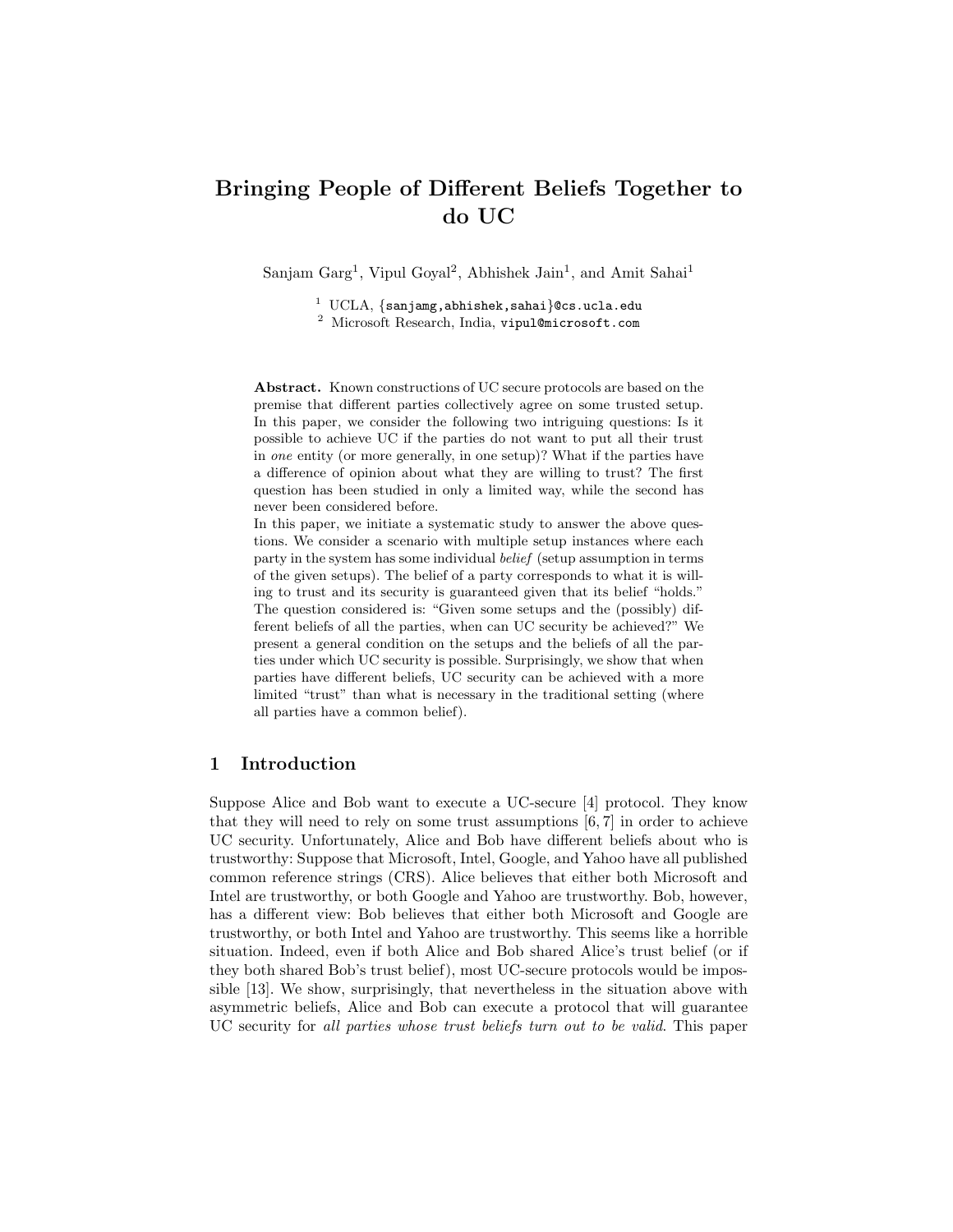is a systematic study of this problem – when can we guarantee UC security (in this sense) even when different parties have different trust beliefs.

Background. The last decade has seen a push towards obtaining secure computation protocols in the demanding network setting where there might be multiple concurrent protocol executions. The framework of universal composability (UC) was introduced by Canetti [4] to capture the security requirements in such a setting. However unfortunately, soon after the introduction of the UC framework, impossibility results were shown ruling out the existence of UC secure protocol for most functionalities of interest [6, 7]. These results were further generalized [18, 2] to rule out the existence of secure protocol even in various less demanding settings. These impossibility results refer to the "plain model" where the participating parties do not trust any external entity and they have no prior communication among themselves, etc.

To overcome these deep impossibility results and obtain secure protocols in the modern network setting, a number of different "setup assumptions" were introduced. A few examples follow. Canetti and Fischlin [6] and Canetti, Lindell, Ostrovsky and Sahai [8] consider the model where a trusted party publishes a "common reference string" (CRS). Canetti, Pass and Shelat [9] generalized these results by considering reference strings coming from an unknown distribution. Barak, Canetti, Nielsen and Pass [1] introduced the so called "registered public key" model; a variant of this model was considered by Canetti, Dodis, Pass and Walfish [5]. Katz [14] (and subsequently [10, 11, 19]) studied a model where the parties exchange tamper proof hardware tokens with each other. Under all of these settings, general positive results for all ppt computable functionalities have been shown in the UC framework. In addition, such positive results can also be obtained in the setting where a majority of the participants are assumed to be honest  $[3, 4, 15]$ . <sup>3</sup>

Now that there are a number of different options in what one might "assume about the world" to obtain UC protocols, the parties (or the system designer) would be forced to choose one. In some situation, such a choice would be natural from the environment where the protocols would be run. However in many other scenarios, it would be unclear which setup assumption is the right one: should the parties trust a CRS published by an authority or should they each register a public key with an authority? Should they assume that a majority of them are honest or should they not trust anyone and instead rely on tamper proof hardware tokens? Making such a choice can be non-trivial since a wrong choice could lead to a complete compromise of the system security.

In light of the above, we can consider the following two lines of thought. First, given the importance of making a correct choice, it is not unreasonable to imagine that in certain scenarios, the parties in the system cannot agree

<sup>&</sup>lt;sup>3</sup> We slightly abuse the terminology and consider the honest majority setting as just another setup. Our study is targeted at assumptions which allow one to obtain UC protocols but can go wrong leading to a security compromise. Honest majority is one such assumption.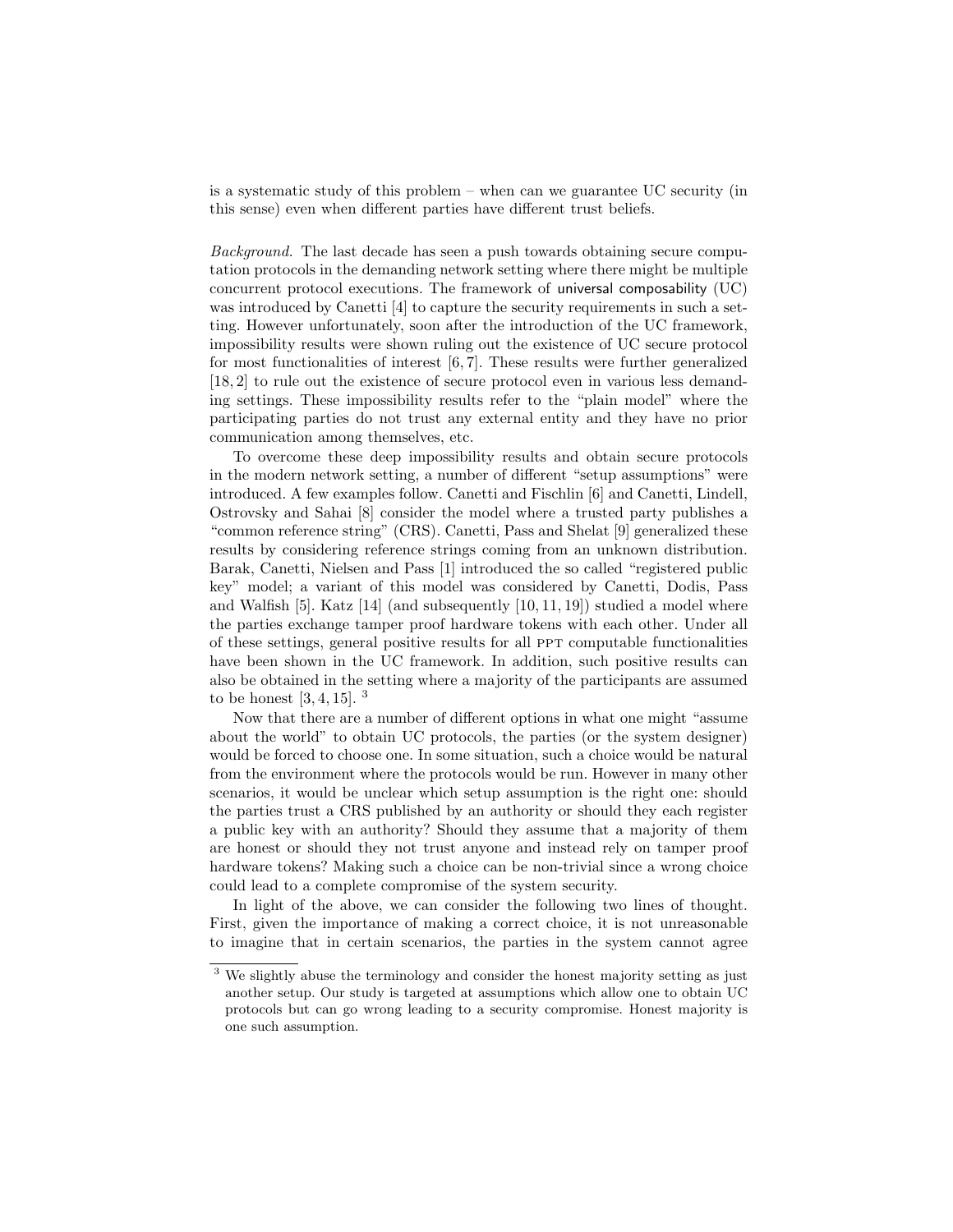on a common choice, i.e., it is plausible that each party may have a different choice about what setup to use. For example, one party may want to use a CRS published by Microsoft while another may want to register keys with Google. Yet another party might want to place more trust in tamper-proofness of certain hardware tokens and not so much in any entity, and so on. In essence, each party may have a different trust assumption (referred to as the "belief" of the party) about the setups available. This gives rise to the following question:

Is it possible to construct UC protocols when parties have different beliefs about setups?

An orthogonal line of thought is that since a wrong choice could lead to a compromise of the system security, it might be desirable to diversify the risks involved and avoid a single point of failure. In other words, how about basing the protocol on a combination of setups rather than a single one? As an example, the parties might have access to a published CRS as well as have registered public keys with an authority. The protocol should retain its security even if one of these setup assumptions "breaks down" (for example, if the published CRS turned out to be adversarially chosen) but the other turned out to be "honestly chosen." Going a little further, there might be  $n$  instances of various setups and the protocol security should hold as long as (e.g.) either one of the first two or a majority of the rest were honestly done. More generally, we can consider the following question:

Is it possible to construct UC protocols using multiple setups when the parties share an arbitrary belief about the setups?

In this paper, we answer both the above questions in the affirmative. We remark that a general perception following the prior work on UC security is that a common trusted setup is necessary for achieving UC. As our results show, this is in fact not necessary. We further note that one would expect UC to be harder to achieve when parties may have asymmetric beliefs. On the contrary, we show that the level of trust needed to obtain UC can be significantly weakened in such a setting.

Related Work. There have been two previous works in the direction of basing UC secure protocols based on multiple setups. However the works have been much narrower in scope. Groth and Ostrovsky [13] consider the question of basing cryptography on multiple CRS. They showed how to construct UC protocols under the assumption that a majority of the given reference strings were honestly generated. Subsequently, Goyal and Katz [12] considered basing UC secure protocol under a combination of a CRS and the honest majority assumption.

These questions can be viewed as two special cases of our general question (in particular, the case of common belief). Our work subsumes these works and provides answers to a host of other such interesting questions.

Our Results. In this paper, we initiate a systematic study of the question of basing UC protocols on multiple different setups in a setting where each party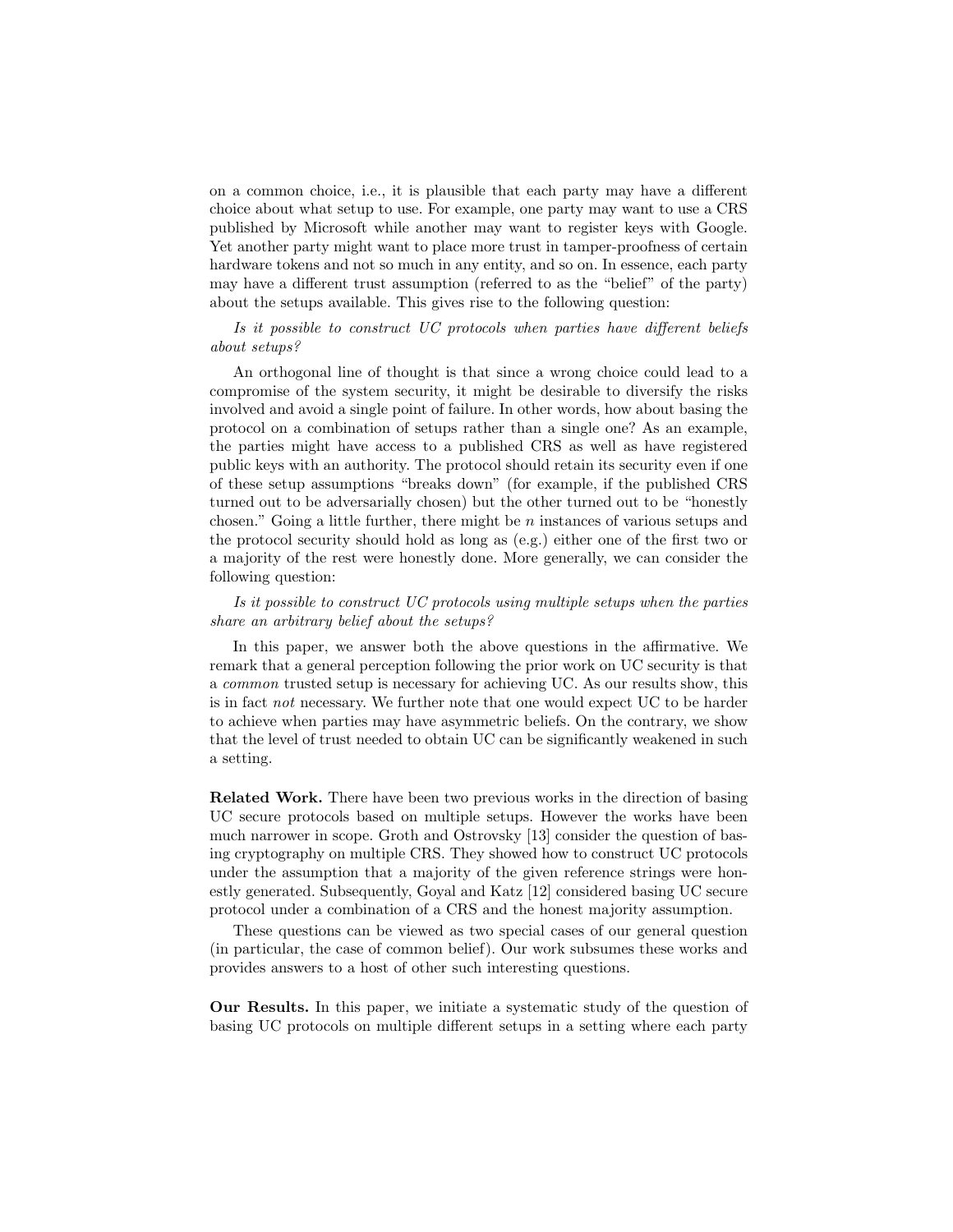has its own belief (setup assumption in terms of the given setups) about these setups. An informal problem statement is as follows. Consider a system with multiple setups and parties. Each party has a belief expressed as an arbitrary monotonic formula expressed in disjunctive normal form in terms of the setups, e.g.  $(A \wedge B) \vee (C \wedge D)$  where  $A, B, C$  and D are some setups. We interpret this belief as– "Either setup A and setup B hold, or setup C and setup D hold." We ask the following question: "Given these setups and the different beliefs of all the parties, when can UC security be achieved?" In answering this question, we give a very general condition on the setups and the different beliefs of all the parties under which UC security is possible. This result is presented in Section 5.

Towards the goal of answering the above question, we first look at a simpler scenario in which all the parties have a "common belief," i.e., all the parties share the same belief about the setups in the system. We give a very general condition on the setups and the common belief of all the parties under which UC security is possible. This result is presented in Section 4.

As we discuss later in Section 2, a setup may be "corruptible" in multiple ways; as such, parties might be willing to put trust in the "extent" of corruption of a particular setup. Furthermore, different parties might be willing to put different levels of trust in the same setup. The results of Section 4 and 5 handle this case to some extent, but this scenario is handled in its full generality in Appendix B. We advise the reader to look at some of the interesting examples presented there.

In order to argue about security of a system with arbitrary setups, we abstract formal properties that essentially capture what "extra powers" a setup provides to a simulator over an adversary. These abstract properties allow us to categorize setups and argue UC security of protocols that can be constructed from them. We note that all known setups fit these definitions very well. We further note that our results generalize the previously known tight results of Groth and Ostrovsky [13] and Goyal and Katz [12]. Finally, we leave it as an open problem to study the tightness of our results in the general case.

Overview of Main Ideas. In past, UC protocols for different setups have been designed with very different techniques. Here, we wish to design a single protocol that simultaneously uses a combination of a number of different setups. Our starting point is the recent work of Lin, Pass and Venkitasubramaniam [16] which puts forward a unified framework for designing UC secure protocols. In the UC framework, to obtain positive results, the simulator is required to obtain some "extra power" over the adversary. Lin, Pass and Venkitasubramaniam observe that a general technique for constructing UC secure protocols is to have the simulator obtain a "trapdoor string" which is hard to compute for the adversary. This is formalized in the form of (two party) UC-puzzle protocols that enable the simulator to obtain such a trapdoor string (but prevent the adversary from doing so). Such a trapdoor string is already available to the simulator in the CRS model and hence designing a UC-puzzle is trivial in that case. However, even in case of other setup assumptions, Lin, Pass and Venkitasubramaniam show that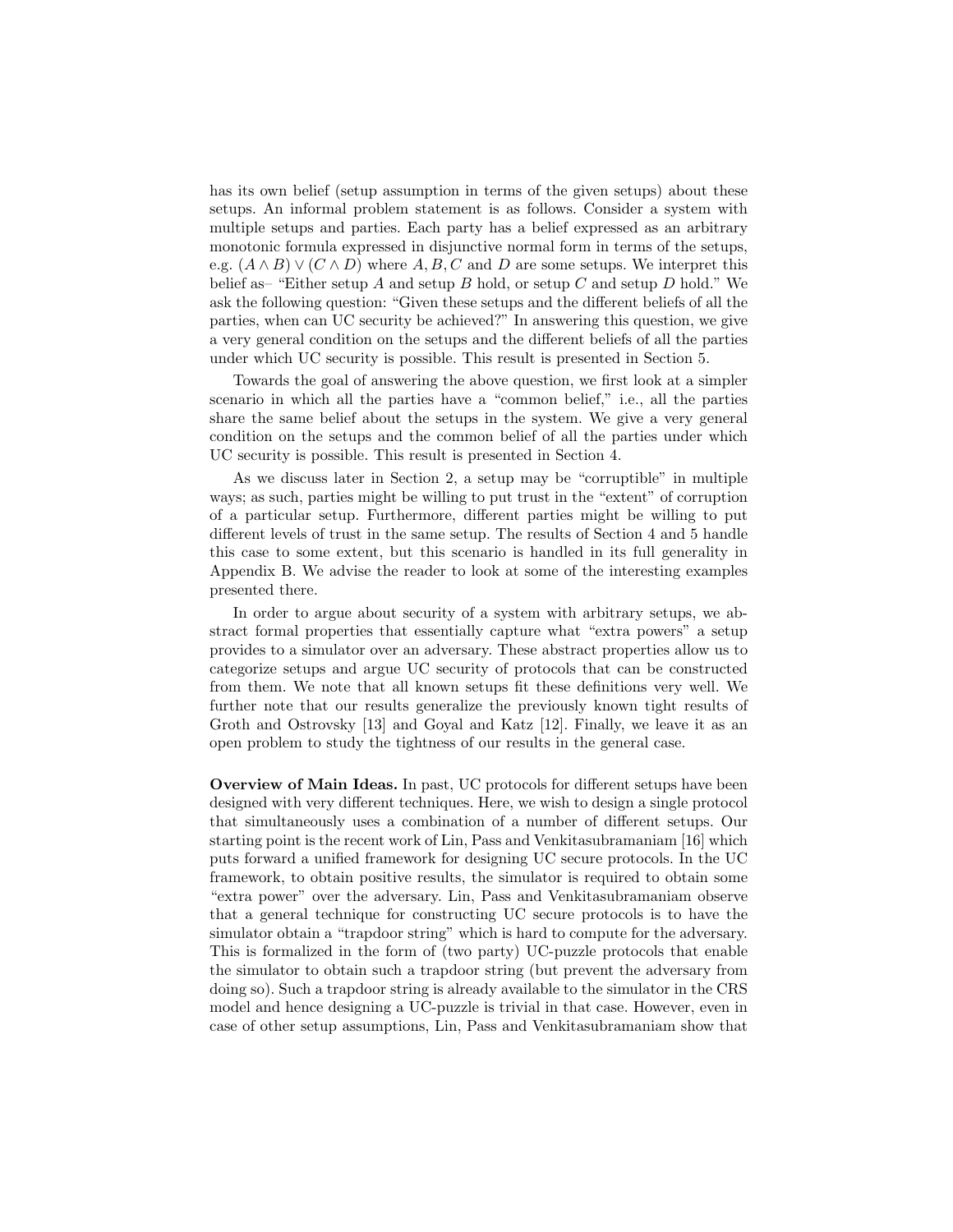generally it is possible to easily design such a UC-puzzle at the end of which the simulator obtains a trapdoor string (but the adversary does not).

Once we have a unified construction for UC protocols under different setup assumptions, we come to our main question: how do we fruitfully use multiple setups in a single protocol? Different setups might compose very differently with each others. A priori, it might seem that each pair of setups may compose in a unique way. Hence, considering the general question that we wish to study, it seems unclear how to proceed at all.

A key conceptual contribution of our work is a classification of the setup assumptions used to construct UC protocols. We observe that almost all setups can be classified among three types. To understand these different types, recall that in this work, we are concerned with unreliable setup assumptions that may actually turn out to be false. Coming back to the framework of Lin et al [16], our simulator would obtain a trapdoor string which would be hard to compute for the adversary (this is of course if the setup was "honest"). However what happens if the setup assumption was actually false (i.e., setup was "malicious")? We could have any one of the following three cases: (I) the adversary is able to obtain the trapdoor string (associated with the UC-puzzle) but not the simulator, (II) none of them are able to obtain the trapdoor string, and, (III) both the adversary and the simulator are able to obtain the trapdoor string.<sup>4</sup> Intuitively, the first case corresponds to complete corruption of the setup, while the other two cases correspond to partial corruption of the setup.

We are able to show that the above classification of setups solely decides the composability properties of different setups. In general, Type II and Type III setups have better composability properties than the Type I ones. For instance, in the special case where we have multiple instances of the same setup, a majority of them should be "honest" if the setup is of Type I. However if it is either of Type II or Type III, it is sufficient to have a *single* "honest" setup.

Going further, we note that following the work of Lin et al [16], the task of constructing UC secure protocols from any setup assumption reduces to the task of constructing a UC-puzzle (in the hybrid model of the corresponding setup). Then, in a scenario where all the parties share a common belief about the setups in the system, the task of constructing UC protocols reduces to task of constructing a UC-puzzle in the hybrid model of the multiple setups in the system. But what of the scenario where the parties have different beliefs about the setups? In this case, we show how to construct a *family* of UC-puzzles that in turn can be used to construct a family of "concurrent simulation-sound" zero knowledge protocols with "UC-simulation" property. For reasons discussed later in section 3 and 5, this is sufficient to construct UC protocols in such a setting.

Organization. We start by describing our model in Section 2. In Section 2.1, we recall the notion of UC-puzzles [16] and give their classification into various types. In Section 2.2, we give a classification of setups into types. We then present our positive result for the case where parties share a common belief in Section

<sup>4</sup> The fourth case is uninteresting as we argue later.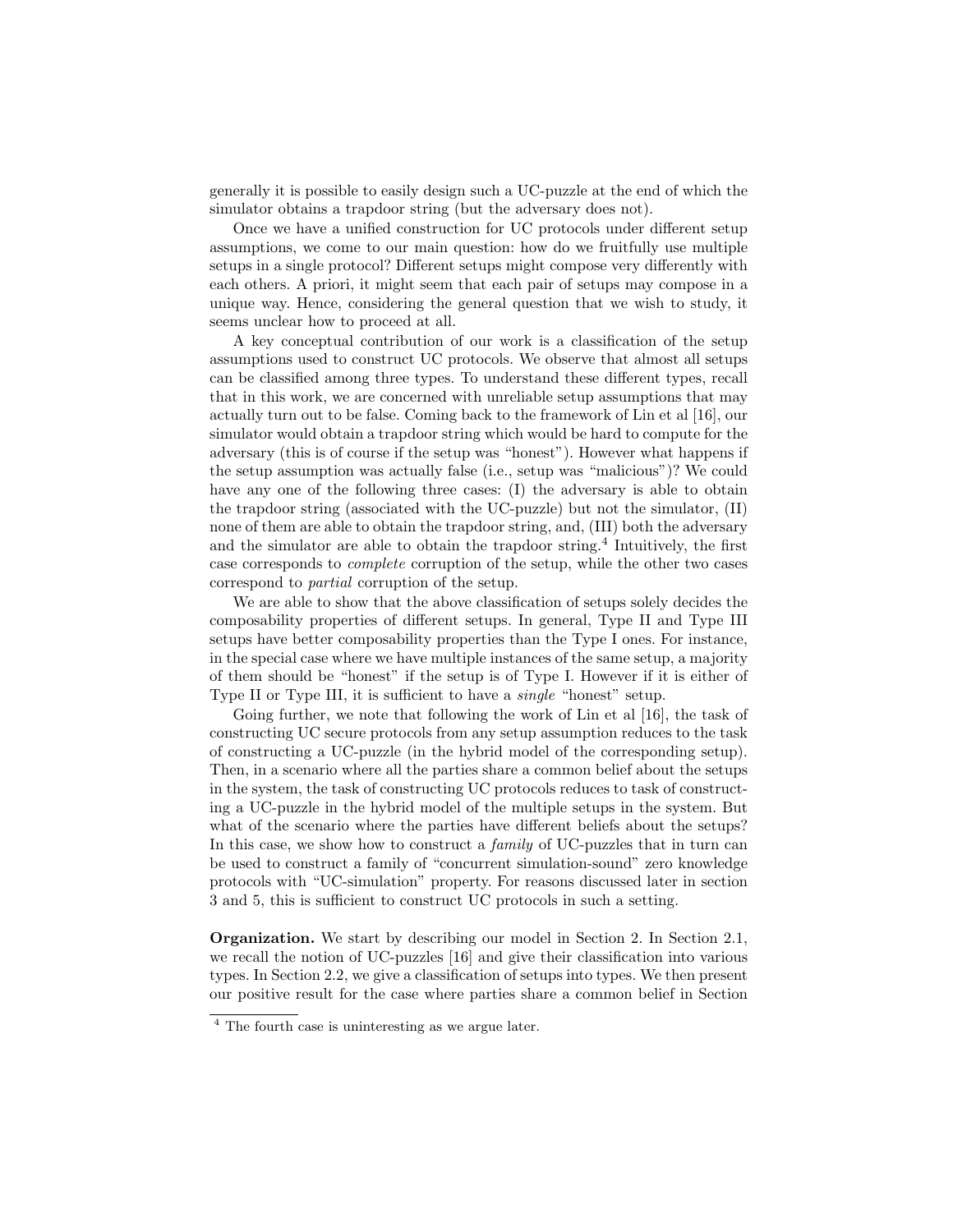4. Next, in Section 5, we present our positive result for the case where parties have different beliefs. Finally, in Appendix A and B, we extend our results to cover some more involved settings.

# 2 Our Model

Traditionally, protocols that utilize a single instance of a setup have been constructed, and proven to be universally composable as long as the setup is "honest" (i.e., the setup assumption holds). We, however, consider settings where a protocol may utilize more than one setup; in such a setting, one or more setups may in fact be "corrupted" (i.e., the setup assumption corresponding to a setup no longer holds because of possible control of the setup by an adversary). We wish to investigate when UC-security can be realized in such settings. To this end, we first consider an augmented modeling for setups (that could either be "honest" or "corrupted").

Modeling Setup Failure. Typically, a setup is modeled as a "trusted" ideal functionality that interacts with the parties in the system. Let  $\mathcal G$  denote such an ideal functionality. In order to account for the scenario that a setup could in fact be corrupted by an adversary, we augment this model by considering another ideal functionality  $m\mathcal{G}$  that represents a "malicious" version of  $\mathcal{G}$ . We refer to  $m\mathcal{G}$  as a *failure mode* of  $\mathcal{G}$ . Then, we will model a setup as a pair  $(\mathcal{G}, m\mathcal{G})$  of ideal functionalities, where  $G$  represents to the honest version of the setup while  $m\mathcal{G}$  represents its failure mode.

For example, consider the common reference string (CRS) setup [6, 8]. In previous works, the CRS setup is modeled as a trusted ideal functionality that samples a CRS from a specified distribution. A party in the system can query the ideal functionality, who in response, will return the CRS to the party. In our setting, we will model the CRS setup as a pair  $(\mathcal{G}_{CRS}, m\mathcal{G}_{CRS})$  of ideal functionalities. Here  $\mathcal{G}_{CRS}$  corresponds to the case where the CRS is generated honestly by the ideal functionality, such that no adversary can obtain any "trapdoor" information for the CRS. On the other hand,  $m\mathcal{G}_{CRS}$  corresponds to the case where the functionality returns an adversarially chosen CRS; in particular, an adversary may be able to obtain some "trapdoor" information for the CRS.

It should be implicit that we only consider setups that are "sufficient" to realize UC-secure protocols. That is, we assume that given any setup  $(G, mG)$ , it is possible to construct UC-secure protocols in the  $\mathcal{G}$ -hybrid model. We further assume that constructing UC-secure protocols is impossible in the  $mg$ -hybrid model.

Multiple Failure Modes. The above modeling of setups is not quite complete, in that it is too restrictive to imagine that a setup may only have a single failure mode. Specifically, one could imagine a setup failing in multiple ways depending upon how it is corrupted by an adversary. For instance, let us consider the tamper-proof hardware token setup of Katz [14]. In the model of Katz, it is assumed that (a) parties can exchange tamper-proof hardware tokens with each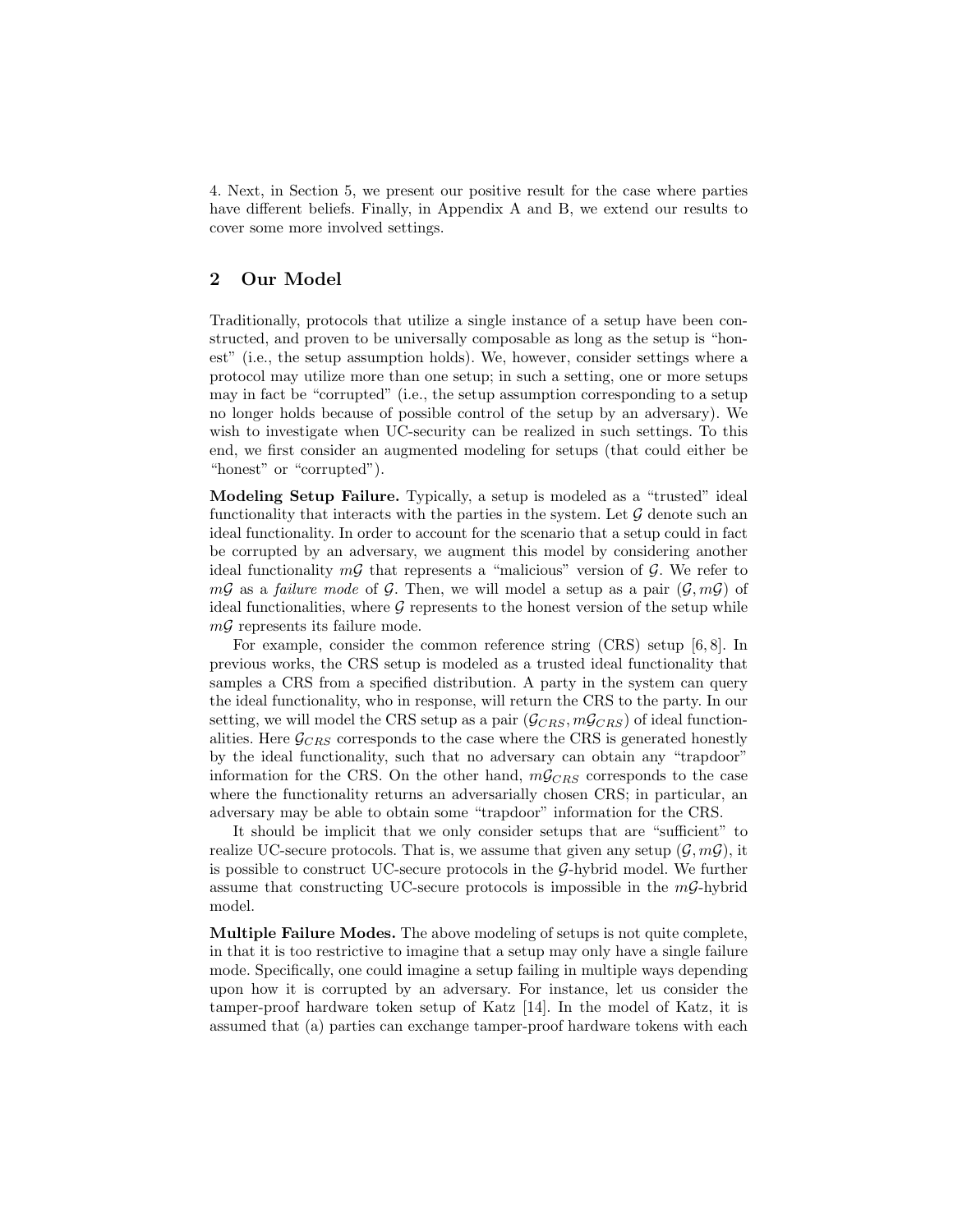other (b) a token "creator" cannot send messages to the token after giving the token to another party. This is modeled in the form of a wrapper functionality that takes a program code as an input from a party and then uses that code to "emulate" a token that interacts with the intended receiver. In this case, one can consider different possible corruptions of the wrapper functionality (each corresponding to a different failure mode  $m\mathcal{G}$ ) where either or both of the above assumptions fail. In general, for a given honest version  $\mathcal G$  of a setup, there may be multiple failure modes  $m\mathcal{G}_1, m\mathcal{G}_2, \ldots, m\mathcal{G}_k$ .

In the sequel, for simplicity of exposition, we will first restrict ourselves to the case where a setup only has a single failure mode. The results presented in Section 4 and 5 are obtained under this restriction. Later in Appendix B, we discuss how to extend our modeling to incorporate multiple failure modes and then explain how our results can be extended to this case.

Setup Types. Now recall that one of the main goals of this paper is to provide a way to construct UC secure protocols that utilize multiple different setups. A priori, it might seem that different setups may compose very differently with each other depending upon their specific properties, and that in the worst case, each pair of setups might compose in a unique way. However, we show that this is not the case; specifically, we give a classification of setups into different "Types," and then show that the Type of any setup solely decides the composability properties of that setup. We then study composition of setup types and give positive results for the feasibility of constructing UC-secure protocols in the presence of multiple setups (of possibly different Types).

Our classification of a setup into Types is based on the feasibility of constructing a specific primitive called "UC-puzzle" (in the hybrid model of the setup). We first recall the notion of UC puzzles in Section 2.1. Later, in Section 2.2, we give a classification of setups into Types.

#### 2.1 UC Puzzles and their Classification

Lin et al [16] introduced the notion of UC-puzzles, where, informally speaking, a UC-puzzle is a two-party protocol in a  $\mathcal{G}$ -hybrid model (where  $\mathcal{G}$  is a trusted ideal functionality)<sup>5</sup> such that no real world adversary can complete the puzzle and also obtain a "trapdoor," while there exists a simulator that can "simulate" a puzzle execution (with the "correct" distribution) and also obtain a trapdoor. Looking ahead, our positive results rely crucially on UC-puzzles; therefore, we discuss them below in detail.

Recall that in our setting, setups are "corruptible." For instance, in the above example, the setup functionality in the system may in fact be  $m\mathcal{G}$  (instead of  $\mathcal G$ ) which is controlled by an adversary. Clearly, there may be no guarantee that the aforementioned properties of a UC-puzzle still hold in this case; as such, the original definition of [16] does not suffice for our purposes. To this end, we

<sup>5</sup> We note that in the original definition of Lin et al [16], the existence of a an ideal functionality  $\mathcal G$  is not compulsory. However, in such cases, one can imagine  $\mathcal G$  to be an empty functionality.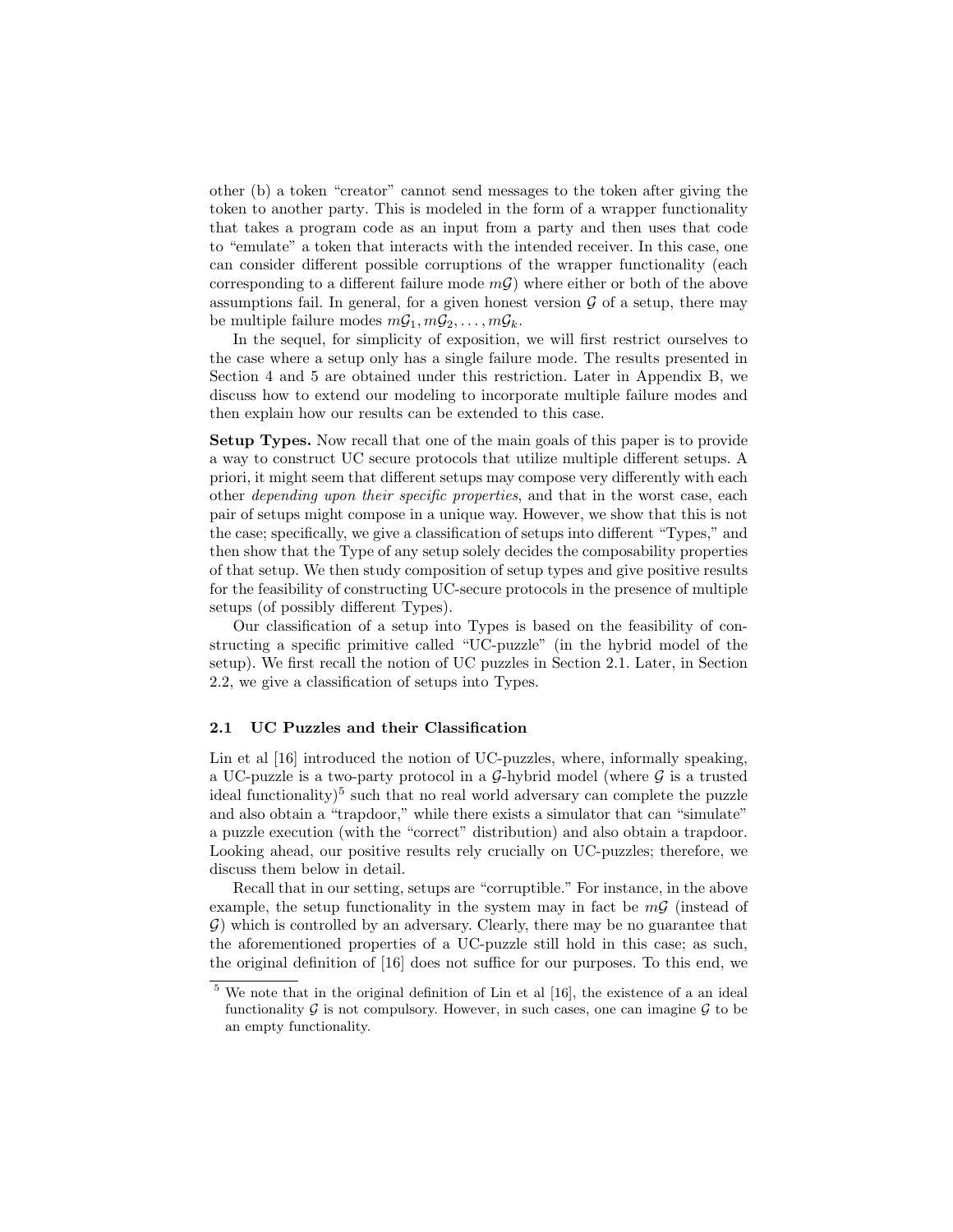extend the original definition of UC-puzzles to account for such a scenario. We give an informal definition of a UC-puzzle as follows. Part of the definition below is taken almost verbatim from [16].

**UC-puzzle.** Let  $(\mathcal{G}, m\mathcal{G})$  be a setup. A UC-puzzle is a pair  $(\langle S, R \rangle, \mathcal{R})$ , where  $\langle S, R \rangle$  is a protocol between two parties—a sender S, and a receiver R—in the F-hybrid model (where F is either G or  $m\mathcal{G}$ ), and  $\mathcal{R} \subseteq \{0,1\}^* \times \{0,1\}^*$  is an associated ppt computable relation.

I. If F is the "honest" ideal functionality  $\mathcal{G}$ , i.e., the puzzle is in the  $\mathcal{G}$ -hybrid model, then it must satisfy the following two properties.

- **Soundness** No PPT adversarial receiver  $R^*$  after an execution with an honest sender S can find (except with negligible probability) a trapdoor  $\sigma \in$  $\mathcal{R}$ (trans), where trans is the transcript of the puzzle execution.
- **Statistical Simulatability** Let  $A$  be a real world adversary (in an environment  $\mathcal{Z}$ ) that participates as a sender in multiple concurrent executions of a UCpuzzle. Then, for every such  $A$ , there exists a simulator  $S$  interacting only with  $\mathcal Z$  such that no (possibly unbounded)  $\mathcal Z$  can distinguish between an execution with  $A$  from an execution with  $S$ , except with negligible probability. Further, for every completed puzzle execution, except with negligible probability, S outputs a trapdoor  $\sigma \in \mathcal{R}$  (trans), where trans is the transcript of that puzzle execution.

II. Otherwise, if F is the "malicious" functionality  $m\mathcal{G}$ , i.e., the puzzle is in the  $m\mathcal{G}$ -hybrid model, then we consider three sub-cases and define different "types" for UC-puzzles. In order to describe these cases, we first define two properties that can be seen as "strong" negations of the two aforementioned properties of UC-puzzles.<sup>6</sup>

- **Unsound** A UC-puzzle  $(\langle S, R \rangle, \mathcal{R})$  is said to be Unsound in the mG-hybrid model if there exists a PPT adversarial receiver  $R^*$  that can find (except with negligible probability) a trapdoor  $\sigma \in \mathcal{R}$ (trans), for a puzzle execution (with a transcript trans) with an honest sender S.
- **Unsimulatable** Further, we say that the UC-puzzle is Unsimulatable in the  $m\mathcal{G}$ hybrid model if there exists an adversarial sender  $A$  such that no simulator S can obtain (except with negligible probability) a trapdoor  $\sigma \in \mathcal{R}$ (trans) for a completed puzzle execution (where trans is the transcript of the puzzle execution).

We now consider the following cases.

 $6$  An intuitive explanation of the two new properties can be seen as follows. Informally speaking, we wish to say that a UC-puzzle in the  $m\mathcal{G}$ -hybrid model is Unsound if an adversary in the  $m\mathcal{G}$ -hybrid model enjoys the same power as any simulator in the G-hybrid model. Similarly, a UC-puzzle in the  $mG$ -hybrid model is Unsimulatable if a simulator in the  $m\mathcal{G}$ -hybrid model enjoys no extra power as compared to an adversary in the G-hybrid model.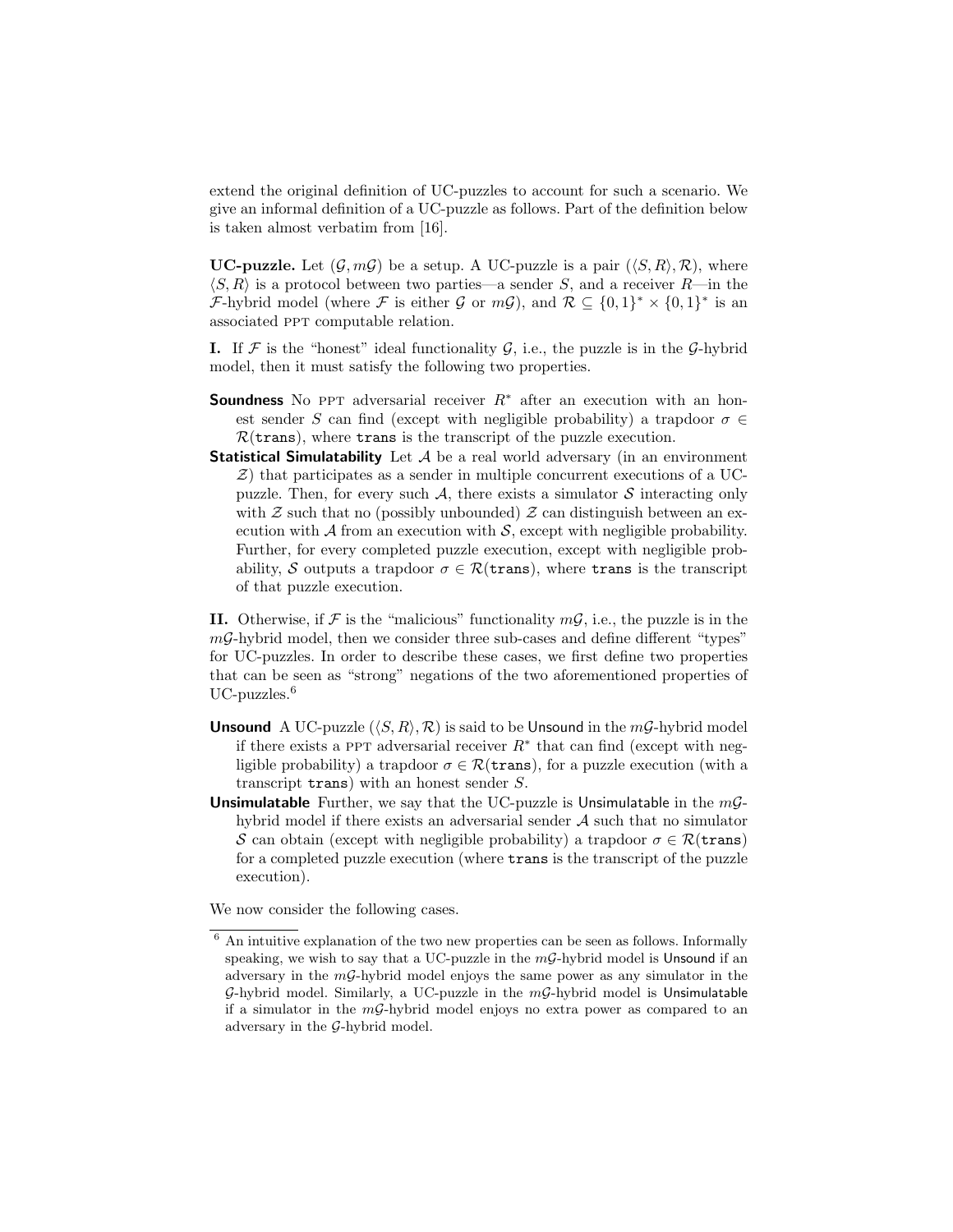- Type I. We say that a UC-puzzle is of Type I if it is Unsound and Unsimulatable in the  $mG$ -hybrid model.
- Type II. We say that a UC-puzzle is of Type II if it satisfies Soundness but is Unsimulatable in the  $mG$ -hybrid model.
- Type III. We say that a UC-puzzle is of Type III if it is Unsound but satisfies Statistical Simulatability in the  $mG$ -hybrid model.

Finally, we can consider the case where both Soundness and Statistical Simulatability are satisfied in the  $m\mathcal{G}$ -hybrid model. We discard this case for the following reasons. Note that this case implies that we can construct UC-puzzles even in the  $m\mathcal{G}$ -hybrid model. Then, from the result of [16], it would follow that we can construct UC-secure protocols even in the  $m\mathcal{G}$ -hybrid model. Informally speaking, this means that the setup was not corrupted in any "interesting" way.

This completes our definition of UC-puzzles and their classification into Types.

#### 2.2 Classification of Setups

Having defined different Types of UC-puzzles, we are now ready to define the Type of a setup based on the feasibility of constructing UC-puzzles in the hybrid model of that setup.

**Definition 1 (Setup Types).** A setup  $(\mathcal{G}, m\mathcal{G})$  is said to be of Type X if it is possible to construct a UC-puzzle of Type X in the  $\mathcal{F}\text{-}hybrid \ model, where \mathcal{F}$  is either G or mG, and  $X \in \{I, II, III\}$ .

Setups with multiple Types. Note that it may be possible to construct multiple UC-puzzles of different Types in the hybrid model of a setup  $(\mathcal{G}, m\mathcal{G})$ ; as such, the above definition allows a setup  $(\mathcal{G}, m\mathcal{G})$  to have multiple Types. For simplicity of exposition, in the sequel, we will first assume that each setup has a unique Type. The results presented in Section 4 and 5 are obtained under this restriction. Later, in Appendix A, we give an example of a custom setup that has multiple types, and then explain how to extend our results to incorporate setups with multiple Types.

Classification of known setups. We now briefly discuss some known setups such as CRS [CF01, CLOS02, CPS07], tamper-proof hardware [Kat07], and key registration [BCNP04]. We first note that the only "natural" failure mode for the CRS setup corresponds to "complete corruption," where the CRS is chosen by the adversary. Then, it is not difficult to see that the CRS setup is of Type I. In contrast, the key registration setup and the hardware-token setup naturally allow "partial corruption". Let us first consider the key registration setup. Recall that in the key registration setup, it is assumed that parties can register their public keys in such a way that: (a) the public keys of the honest parties are "safe" (in the sense that the secret keys were chosen at random and kept secret from the adversary), and (b) the public keys of the corrupted parties are 'wellformed" (in the sense that the functionality has seen the corresponding secret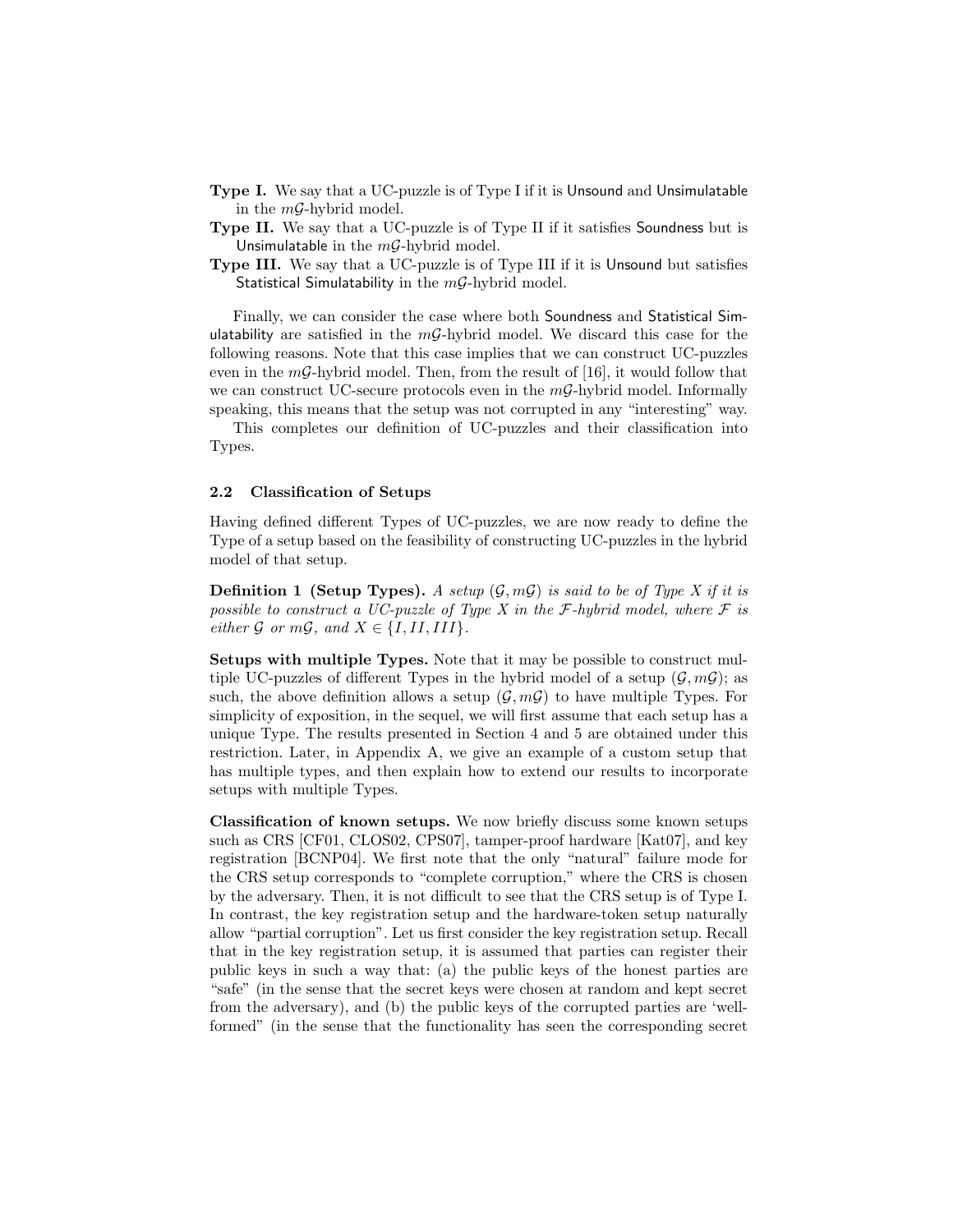keys). Then, an adversary may be able to corrupt the setup in multiple ways (each corresponding to a different failure mode) such that either or both of these assumptions are violated. The first failure mode corresponds to the complete corruption of the setup (i.e., both the above assumptions fail); in this case, the setup is of Type I. The second failure mode corresponds to the case where the public keys of corrupt parties may not be "well-formed"; however, the secret keys of the honest parties are still "safe." In this case, the setup is of Type II. Finally, in the third failure mode, the secret keys of honest parties may not be "safe"; however, the public keys of corrupted parties are still "well-formed." In this case, the setup is of Type III. In a similar way, one can consider different failure modes for the hardware token setup, each leading to a different Type. We refer the reader to the full version of the paper for details.

#### 3 UC Security via UC-puzzles

As observed by Lin et al  $[16]$ , it is implicit from prior works  $[8, 17, 21, 20]$  that the task of constructing UC-secure protocols for any well-formed<sup>7</sup> functionality reduces to the task of constructing a "concurrent simulation-sound" zero knowledge protocol ( $ssZK$ ) with "UC simulation" property.<sup>8</sup> Very informally, these properties can be described as follows (the text is taken almost verbatim from  $[16]$ :

- $UC$  simulation: For every PPT adversary  $A$  receiving "honest" proofs of statements x using witness w, where  $(x, w)$  are chosen by the environment  $\mathcal{Z}$ , there exists a simulator S (that only gets statements x as input) such that no  $Z$ can distinguish (except with negligible probability) whether it is interacting with  $\mathcal A$  or  $\mathcal S$ .
- Concurrent simulation-soundness: An adversary who receives an unbounded number of concurrent *simulated* proofs, of statements chosen by  $Z$ , cannot prove any false statements (except with negligible probability).

Lin et al [16] gave a unified framework for constructing UC-secure protocols from known setup assumptions like CRS [6, 8], tamper-proof hardware tokens [14], key registration [1], etc. Specifically, Lin et al [16] gave a construction for an ssZK protocol from a UC-puzzle in a  $\mathcal{G}$ -hybrid model (where  $\mathcal{G}$  is a "trusted" ideal functionality that may correspond to, for instance, a CRS setup), and a strongly non-malleable witness indistinguishable (SNMWI) argument of knowledge (see [16] for details).

We note that following the work of [16], the task of constructing UC secure protocols from any setup assumption reduces to the task of constructing a UCpuzzle (in the hybrid model of the corresponding setup).<sup>9</sup> Then, looking ahead, the positive results in this paper crucially rely on the framework of [16].

<sup>7</sup> We refer the reader to [8] for a definition of "well-formed" functionalities.

<sup>8</sup> Formally, this can be modeled as implementing a specific "zero knowledge proof of membership" functionality.

 $9$  Note that [16] gave a construction of an **SNMWI** protocol based on one-way functions.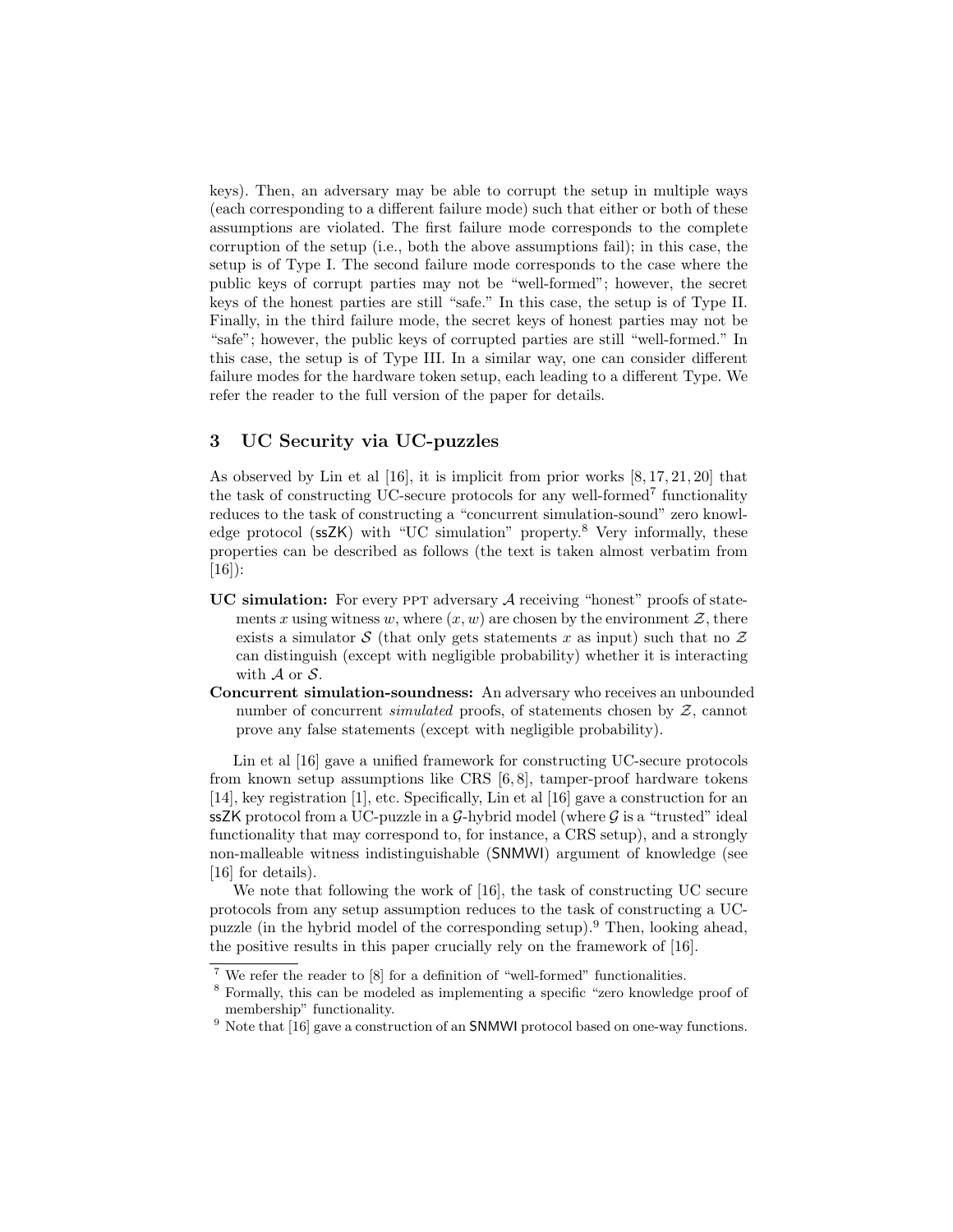### 4 Common Belief About the Setups

We first consider the setting where all the parties in the system share a *common*, though arbitrary, belief about the setups present in the system. For instance, consider an example where there are three CRS setups in the system. In this case, all the parties may share a common belief that either (a) the first CRS is honestly generated, or (b) both the second and the third CRSs are honestly generated. Ideally, given any function f, we would like to construct a protocol  $\Pi$ (in the hybrid model of the three CRSs) that securely realizes f when either of the above two cases is actually true. In this section, we investigate the possibility of constructing such protocols. In particular, we will give a condition that takes into account the setups present in the system and the common belief shared by the parties; we then show that constructing secure protocols (where security is defined in the above sense) is possible if our condition is satisfied. We first introduce some notation and definitions.

Belief Set. In the above example, we can express the common belief of the parties in the form of a DNF formula written as  $CRS_1$  OR  $(CRS_2$  AND  $CRS_3$ ), where  $CRS_i$  denotes the  $i^{th}$  CRS. The DNF formula, in turn, can be represented as a set  $\Sigma = \{T_1, T_2\}$  where  $T_1$  is a set that consists of CRS<sub>1</sub>, and  $T_2$  is a set that consists of the  $CRS_2$  and  $CRS_3$ .

We generalize this in the following manner. Let  $U$  be the set of all the setups present in the system. Then, we will represent the common belief of the parties as a set  $\Sigma = \{T_1, \ldots, T_k\}$  (where k is an arbitrary, possibly exponential, value), where each member  $T_i$  is a subset of U. The common belief of the parties is expressed as follows:  $\exists T_i \in \Sigma$  such each setup in  $T_i$  holds.<sup>10</sup> We will refer to this set  $\Sigma$  as the belief set.

Σ-secure protocols. We would like to construct secure computation protocols that realize UC security if the common belief of the parties about the setups in the system is actually true. We formalize this in following definition of  $\Sigma$ -secure protocols.

Definition 2 ( $\Sigma$ -secure protocols). Let there be n setups in the system denoted by  $(\mathcal{G}_1, m\mathcal{G}_1), \ldots, (\mathcal{G}_n, m\mathcal{G}_n)$ . Let  $\mathcal{F}_1, \ldots, \mathcal{F}_n$  be n ideal functionalities, where  $\forall i, \mathcal{F}_i$  is either  $\mathcal{G}_i$  or  $m\mathcal{G}_i$ . Let  $\Sigma = \{T_1, \ldots, T_k\}$  be a belief set over the n setups that represents the common belief of the parties. We say that a protocol  $\Pi$  Σ-securely realizes a functionality f in the  $(\mathcal{F}_1, \ldots, \mathcal{F}_n)$ -hybrid model if  $\Pi$ UC-securely realizes f in the  $(\mathcal{F}_1,\ldots,\mathcal{F}_n)$ -hybrid model whenever  $\exists T_i \in \Sigma$  such that each setup in  $T_i$  holds (i.e.,  $\mathcal{F}_j$  is the ideal functionality  $\mathcal{G}_j$ , for each setup  $(\mathcal{G}_j, m\mathcal{G}_j) \in T_i$ .

Remark. We note that our security definition does not immediately comply with the traditional UC framework where setups are "incorruptible". To this

<sup>&</sup>lt;sup>10</sup> Here, and throughout the text, it should be implicit that whenever we say a setup X holds, what we actually mean is that the *setup assumption* corresponding to setup X holds.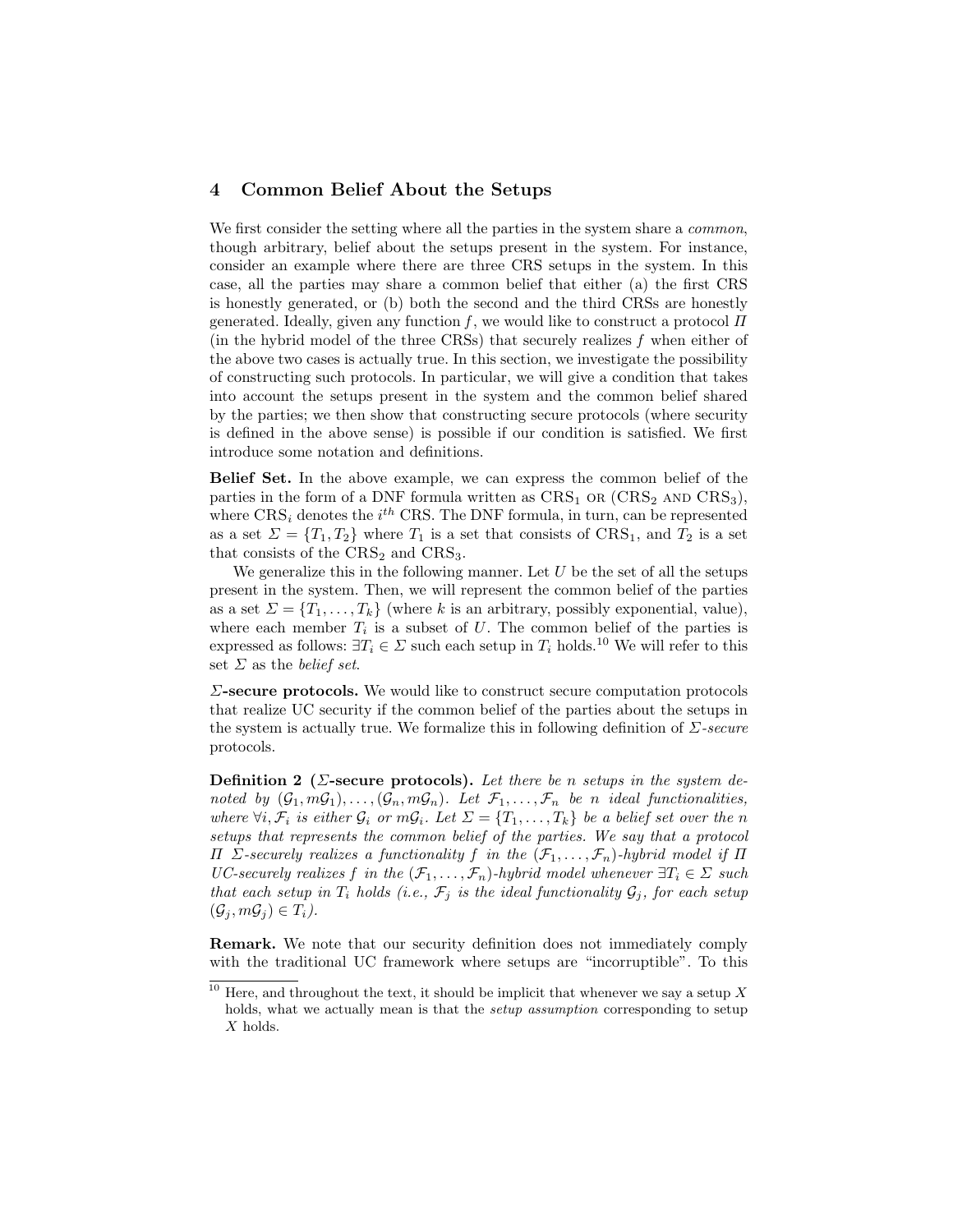end, we consider a simple modification to the UC framework where the adversary is allowed to choose (before the start of the protocol) the setups that she wishes to corrupt. Of course, this information is not known to the protocol designer, since in that case, achieving UC security is easy – the parties could simply ignore the corrupt setups and use only the honest ones.

UC-compatible Belief Sets. Before we discuss our positive result on constructing  $\Sigma$ -secure protocols, we first define the notion of a UC-compatible belief set, that is central to our result.

**Definition 3 (UC-compatible belief set).** A belief set  $\Sigma = \{T_1, T_2, \ldots, T_k\}$ , where  $\forall i \in [k], T_i \neq \emptyset$ , is said to be UC-compatible if  $\forall i, j \in [k]$ , at least one of the following conditions hold:

- $T_i \cap T_j \neq \emptyset$ .
- Both  $T_i$  and  $T_j$  contain at least one (not necessarily the same) Type II setup.
- Both  $T_i$  and  $T_j$  contain at least one (not necessarily the same) Type III setup.
- Either  $T_i$  or  $T_j$  contains at least one Type II setup as well as at least one Type III setup.

We are now ready to state our main result for the common belief case.

Theorem 1 (Main result for common belief case). Let there be n setups in the system denoted by  $(\mathcal{G}_1, m\mathcal{G}_1), \ldots, (\mathcal{G}_n, m\mathcal{G}_n)$ . Let  $\mathcal{F}_1, \ldots, \mathcal{F}_n$  be n ideal functionalities, where  $\forall i, \mathcal{F}_i$  is either  $\mathcal{G}_i$  or  $m\mathcal{G}_i$ . Let  $\Sigma$  be a belief set over the n setups that represents the common belief of the parties. If  $\Sigma$  is UC-compatible, then for every well-formed functionality f, there exists a non-trivial protocol  $\Pi$ that *Σ*-securely realizes f in the  $(\mathcal{F}_1, \ldots, \mathcal{F}_n)$ -hybrid model.

Proof (Sketch). As noted in Section 3, it follows from the work of [16] that the task of constructing UC secure protocols from any setup assumption reduces to the task of constructing a UC-puzzle (in the hybrid model of the corresponding setup). Then, we note that in order to prove Theorem 1, it suffices to construct a puzzle  $\langle S, R \rangle$  with an associated relation R such that  $(\langle S, R \rangle, R)$  is a UC-puzzle in the  $(\mathcal{F}_1,\ldots,\mathcal{F}_n)$ -hybrid model if the belief set  $\Sigma$  is UC-compatible. We now briefly explain the puzzle construction.

Consider the *n* setups in the system. Recall that if a setup is of type  $t_i$ , then there exists a UC-puzzle (in the hybrid model of that setup) of type  $t_i$ . Then, our new puzzle protocol  $\langle S, R \rangle$  is simply a sequential composition of the n puzzle protocols obtained from the *n* setups. Defining the associated relation  $\mathcal{R}$  (and hence the trapdoor) is more tricky. Let  $\Sigma = \{T_1, \ldots, T_k\}$ , where  $\Sigma$  is the belief set. Recall that as per definition 2, our (final) protocol should be UC-secure whenever there exists  $T_i \in \Sigma$  such that each setup in  $T_i$  holds (in this case, we say that set  $T_i$  is good). To this end, we define k trapdoors  $\sigma_i$ , one corresponding to each set  $T_i$ ; here, the main requirement is that if a set  $T_i$  is **good**, then (a) the simulator can obtain the trapdoor  $\sigma_i$ , but (b) no adversary can obtain any of the  $k$  trapdoors. We make the following observations: (a) the simulator can obtain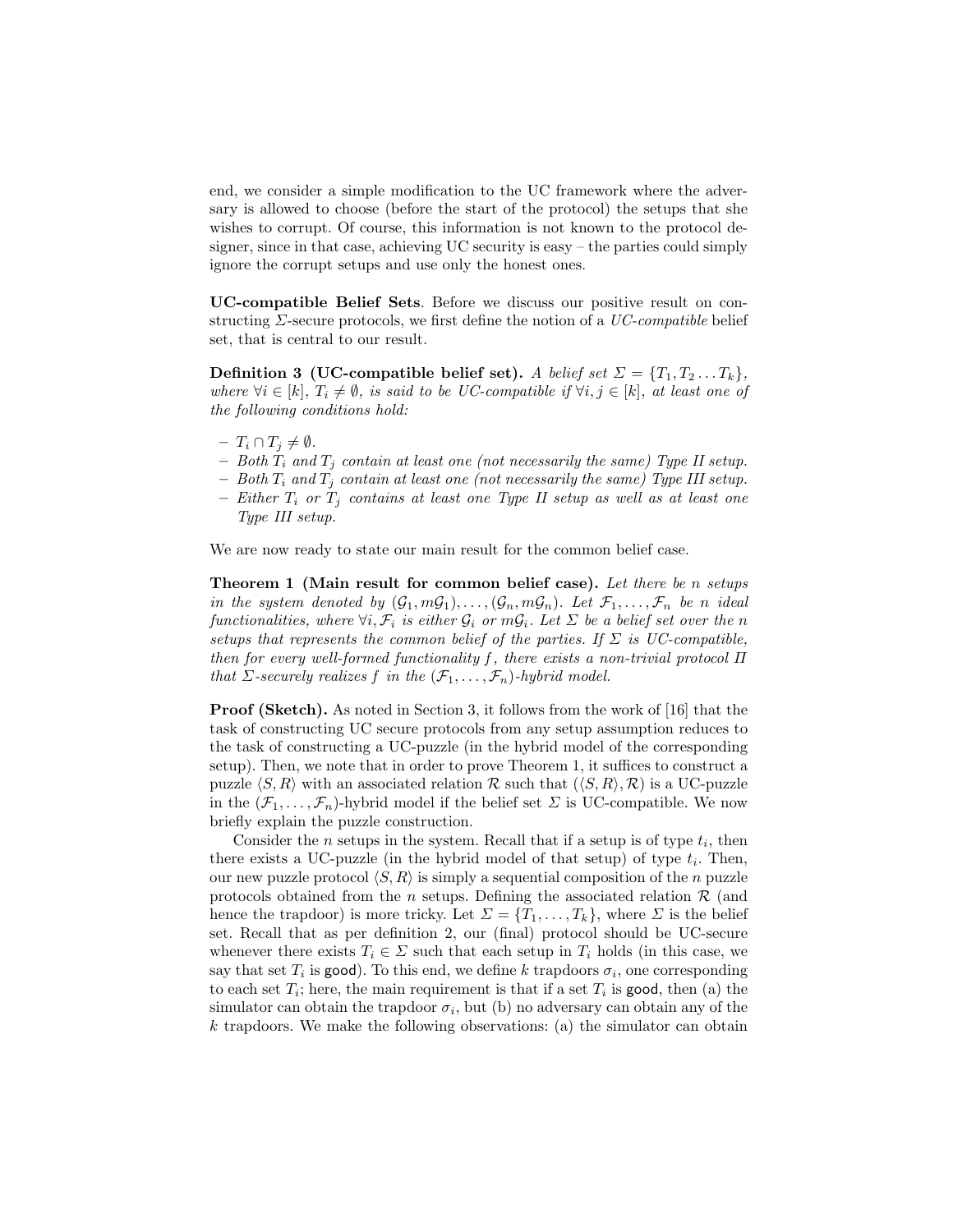the trapdoor for the UC-puzzle corresponding to each setup present in a good set (but the adversary cannot), (b) the simulator can obtain the trapdoor for a Type III UC-puzzle even if the corresponding setup does not hold (hence, these trapdoors are for "free"). In light of these observations, we define  $\sigma_i$  to contain the trapdoor for the UC-puzzle corresponding to each setup present in  $T_i$ ; additionally,  $\sigma_i$  contains the trapdoor for each Type III UC-puzzle.

Now suppose that  $\exists i \in [k]$  such that  $T_i$  is good. Further, (in the worst case) suppose that each  $T_j \neq T_i$  is such that none of the setups in  $T_j$  holds (we will call such a set  $T_j$  to be bad). By definition, the simulator can obtain the trapdoor  $\sigma_i$ . Further, no adversary can obtain the trapdoor  $\sigma_i$ . In order to argue that no adversary can obtain any of the remaining  $k-1$  trapdoors (corresponding to the bad sets), we make use of the fact that  $\Sigma$  is UC-compatible. That is, since  $\Sigma$  is UC-compatible, for each bad set  $T_i$ , at least one of the four conditions (c.f. Definition 3) must hold. The proof follows by a case analysis. Here, in addition to the earlier observations, we use the fact that no adversary can obtain a trapdoor for a Type II UC-puzzle (even if the corresponding setup does not hold). Due to lack of space, we defer the details to the full version.

### 5 Different Beliefs About the Setups

In this section, we consider the setting where the parties in the system have different and independent beliefs about the setups in the system. Note that in such a scenario, depending upon the reality of how all the setups are implemented (for e.g., a third party that publishes a CRS may or may not be honest), the beliefs of some parties about the setups may turn out to be true, while that of other parties may turn out to be false. Then let us consider what would be an appropriate security definition for secure computation protocols in such a setting. Ignoring for a moment whether the definition is actually realizable, note that an acceptable security definition must provide standard security guarantees for at least those parties whose beliefs about the setups turn out to be true. But what of the parties whose belief about the setups turns out to be false? Note that a party would not expect the protocol to be secure if its belief about the setups turns out to be false. In light of this observation, below we consider a security definition that provides security for only those honest parties whose belief about the setups turns out to be true; any other party is considered to be adversarial, and therefore, no security is provided for such a party. As we show later, our definition is actually realizable when the beliefs of the parties about the setups satisfy a specific property (see below for more details). We now give more details.

Let  $P_1, \ldots, P_m$  denote the parties in the system. We will use the notion of a belief set (as defined in Section 4) to represent the independent belief of each party about the setups in the system. Specifically, let  $\Sigma_i = \{T_{i,1}, \ldots, T_{i,k_i}\}\$ denote the belief set of  $P_i$ .

 $(\Sigma_1, \ldots, \Sigma_m)$ -secure protocols. As mentioned above, we would like to construct protocols that realize UC security with the (natural) condition that se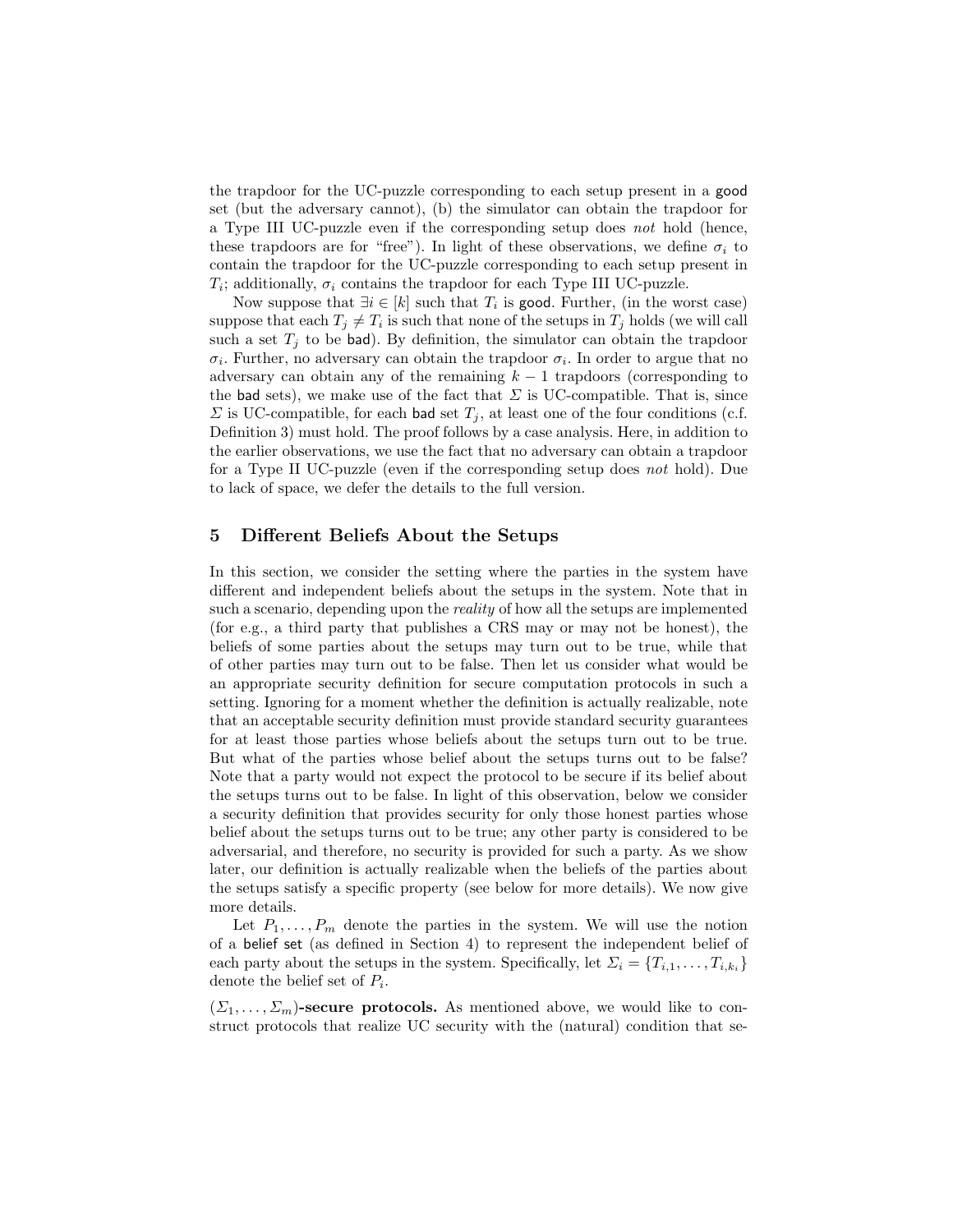curity is provided only for those (honest) parties whose beliefs about the setups turn out to be true. To formally capture the fact that no security provided for a specific set of parties, we consider a minor modification in the standard model of UC security [4]. Specifically, let  $U = \{P_1, \ldots, P_m\}$  denote the set of parties in the system. Let  $H \subseteq U$  be a set of parties for whom we wish to provide standard security guarantees. We stress that  $H$  is not an a-priori fixed set of parties. Specifically, in our setting,  $H$  is determined once the adversary decides which setups in the system it wishes to corrupt. Then, in the modified UC framework, at the beginning of the protocol, the adversary  $A$  is required to corrupt each party  $P_i \in U \setminus H$ . The adversary can then further corrupt parties in H depending upon the corruption model (static or adaptive). We wish to provide security for the honest parties in H. We are now ready to define  $(\Sigma_1, \ldots, \Sigma_m)$ -secure protocols.

**Definition 4** ( $(\Sigma_1, \ldots, \Sigma_m)$ -secure protocols). Let there be n setups in the system denoted by  $(\mathcal{G}_1, m\mathcal{G}_1), \ldots, (\mathcal{G}_n, m\mathcal{G}_n)$ . Let  $\mathcal{F}_1, \ldots, \mathcal{F}_n$  be n functionalities, where  $\forall i, \mathcal{F}_i$  is either  $\mathcal{G}_i$  or  $m\mathcal{G}_i$ . Let  $U = \{P_1, \ldots, P_m\}$  denote the set of parties in the system. For every i, let  $\Sigma_i = \{T_{i,1}, \ldots, T_{i,k_i}\}\;$  be a belief set over the n setups that represents the independent belief of  $P_i$ . We say that a protocol  $\Pi$  $(\Sigma_1,\ldots,\Sigma_m)$ -securely realizes a functionality f in the  $(\mathcal{F}_1,\ldots,\mathcal{F}_n)$ -hybrid model  $if \forall H \subseteq \{P_1, \ldots, P_m\}, \Pi$  UC-securely realizes f in the  $(\mathcal{F}_1, \ldots, \mathcal{F}_n)$ -hybrid model against all adversaries that initially corrupt all parties in  $U \setminus H$ , when  $\forall P_i \in H$ ,  $\exists j \in [k_i]$  such that each setup in  $T_{i,j} \in \Sigma_i$  holds (i.e.,  $\mathcal{F}_\ell = \mathcal{G}_\ell$  for each setup  $(\mathcal{G}_{\ell}, m\mathcal{G}_{\ell}) \in T_{i,j}$ ).

UC-compatibility for Collection of Belief Sets. The notion of UC-compatibility (as defined in Section 4) is central to our results. Here, we extend this notion to a collection of belief sets.

Definition 5 (UC-compatible collection of belief sets). A collection of belief sets  $\Sigma_1, \ldots, \Sigma_m$  where  $\Sigma_i = \{T_{i,1}, \ldots, T_{i,k_i}\}$  and  $T_{i,\ell} \neq \emptyset \ \forall i \in [m], \ell \in [k_i],$ is said to be UC-compatible if  $\forall i, j \in [m]$  and  $\forall \ell \in [k_i], \hat{\ell} \in [k_j]$ , at least one of the following conditions hold:

- $T_{i,\ell} \cap T_{i,\hat{\ell}} \neq \emptyset.$
- Both  $T_{i,\ell}$  and  $T_{j,\ell}$  contain at least one (not necessarily the same) Type II setup.
- Both  $T_{i,\ell}$  and  $T_{i,\ell}$  contain at least one (not necessarily the same) Type III setup.
- Either  $T_{i,\ell}$  or  $T_{j,\hat{\ell}}$  contains at least one Type II setup as well as at least one Type III setup.

**Remark.** Note that it is possible that given two belief sets  $\Sigma_1, \Sigma_2$ , neither of them is UC-compatible but the collection  $\{\Sigma_1, \Sigma_2\}$  is UC-compatible.

We are now ready to state our main result for the different beliefs case.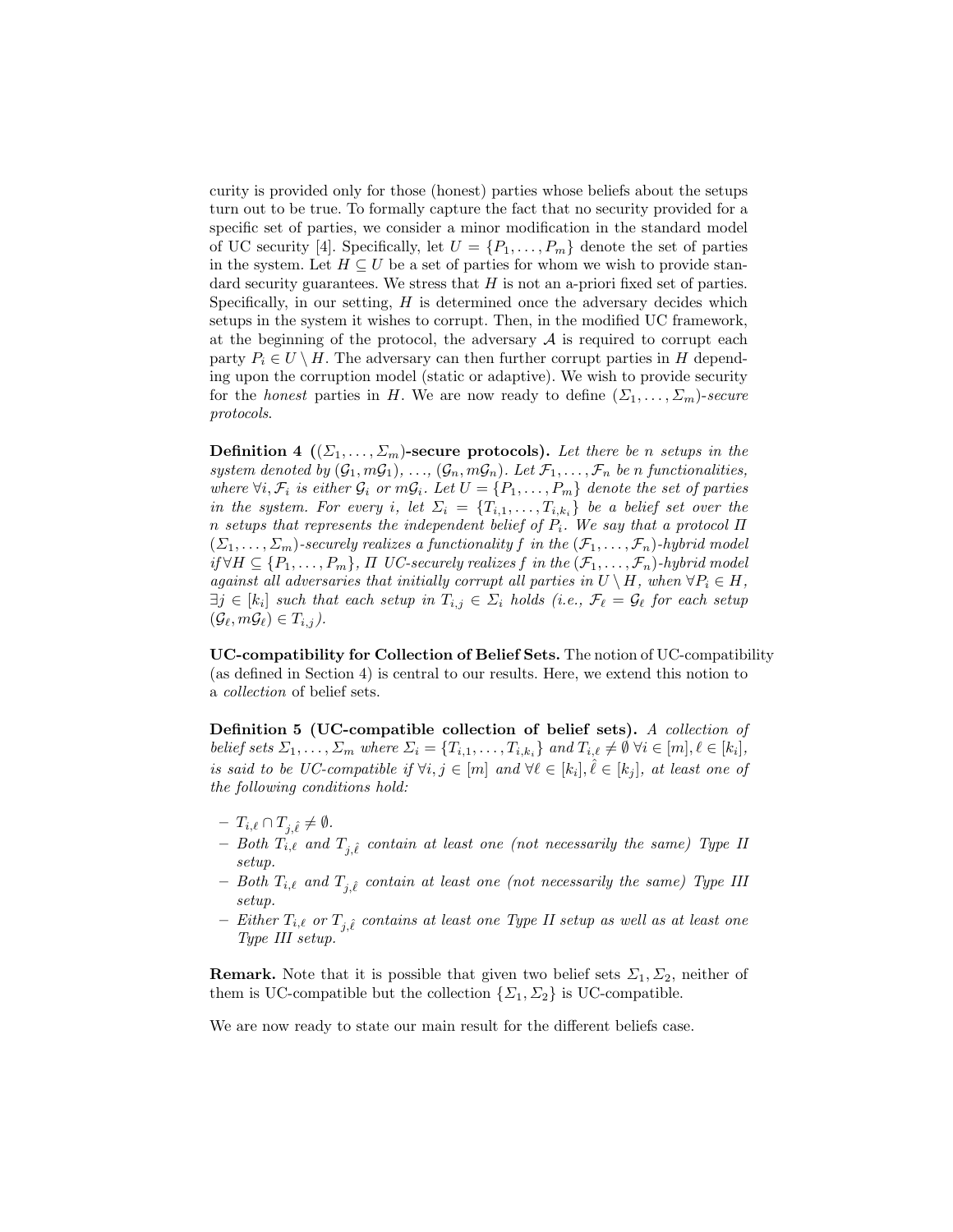**Theorem 2** (Main result for different beliefs case). Let there be n setups in the system denoted by  $(\mathcal{G}_1, m\mathcal{G}_1), \ldots, (\mathcal{G}_n, m\mathcal{G}_n)$ . Let  $\mathcal{F}_1, \ldots, \mathcal{F}_n$  be n ideal functionalities, where  $\forall i, \mathcal{F}_i$  is either  $\mathcal{G}_i$  or  $m\mathcal{G}_i$ . Let  $P_1, \ldots, P_m$  be m parties. For every i, let  $\Sigma_i$  be a belief set over the n setups that represents the independent belief of  $P_i$ . If the collection of belief sets  $\Sigma_1, \ldots, \Sigma_m$  is UC-compatible, then for every well-formed functionality f, there exists a non-trivial protocol  $\Pi$  that  $(\Sigma_1, \ldots, \Sigma_m)$ -securely realizes f in the  $(\mathcal{F}_1, \ldots, \mathcal{F}_n)$ -hybrid model.

Proof (Idea). As noted earlier in Section 3, the task of constructing UC-secure protocols for any well-formed functionality reduces to the task of constructing an ssZK protocol. Intuitively, this is because given a functionality  $f$ , we can start with a semi-honest secure computation protocol  $\Pi$  for f, and then "compile"  $\Pi$ with an ssZK protocol to obtain a UC-secure protocol against active adversaries. Furthermore, following the result of [16], given any setup assumption (such as CRS), the above task is further reduced to the task of constructing a UC-puzzle in the hybrid model of the corresponding setup.

Now recall that in light of the above, we proved our positive result in the common belief case by simply constructing a UC-puzzle if the belief set (that represents the common belief of the parties) is UC-compatible. In the different beliefs case, however, instead of constructing a single UC-puzzle, we will construct a family of UC-puzzles if the collection of belief sets  $\Sigma_1, \ldots, \Sigma_m$  (where  $\Sigma_i$  represents the belief of party  $P_i$ ) is UC-compatible. Specifically, for each pair of parties  $P_i$  and  $P_j$ , we will construct two different UC-puzzles, (a) one where  $P_i$  (resp.,  $P_j$ ) acts as the sender (resp., receiver) and (b) the other where the roles of  $P_i$  and  $P_j$  are reversed. Then, given such a family of UC-puzzles, we can construct a family of ssZK protocols where the protocols in the family are concurrent simulation-sound with respect to each other. Specifically, for each pair of parties  $P_i$  and  $P_j$ , we can construct two different ssZK protocols, (a) one where  $P_i$  (resp.,  $P_j$ ) acts as the prover (resp., verifier), and (b) the other, where the roles of  $P_i$  and  $P_j$  are reversed. Finally, in order to construct a UC-secure protocol for any well-formed functionality  $f$ , we can start with a semi-honest protocol  $\Pi$  for f, and then "compile"  $\Pi$  with the above family of ssZK protocols in the following manner. Whenever a party  $P_i$  sends a protocol message to  $P_i$ , it proves that it has "behaved honestly so far in the protocol" by running an execution of the "appropriate"  $sZK$  protocol (i.e., where  $P_i$  and  $P_j$  play the roles of the prover and verifier respectively) from the above family.

Due to lack of space, the details of the proof are deferred to the full version.

#### References

- 1. Barak, B., Canetti, R., Nielsen, J., Pass, R.: Universally composable protocols with relaxed set-up assumptions. In: FOCS (2004)
- 2. Barak, B., Prabhakaran, M., Sahai, A.: Concurrent non-malleable zero knowledge. In: FOCS (2006)
- 3. Ben-Or, M., Goldwasser, S., Wigderson, A.: Completeness theorems for noncryptographic fault-tolerant distributed computation. In: STOC (1988)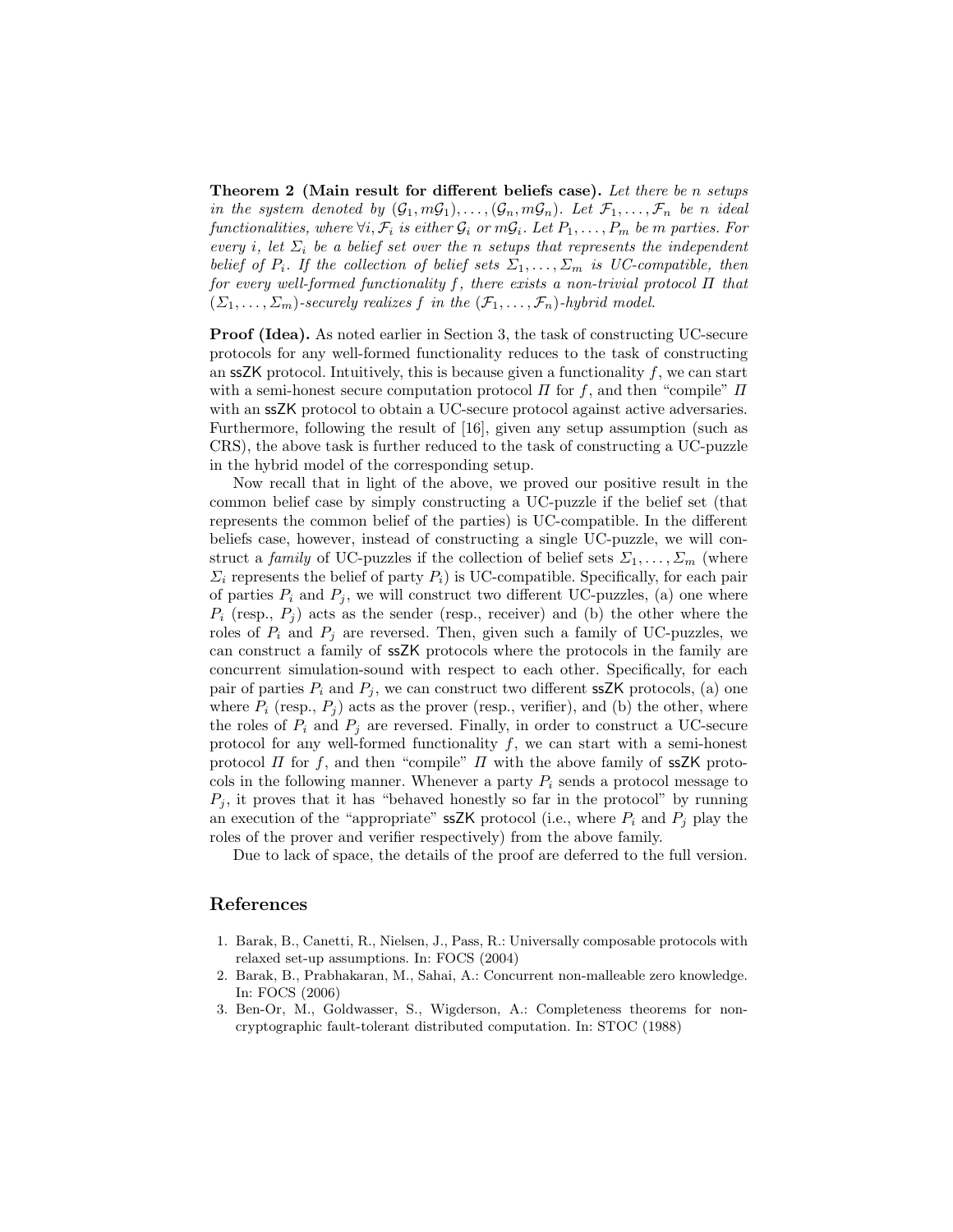- 4. Canetti, R.: Universally composable security: A new paradigm for cryptographic protocols. In: FOCS (2001)
- 5. Canetti, R., Dodis, Y., Pass, R., Walfish, S.: Universally composable security with global setup. In: TCC (2007)
- 6. Canetti, R., Fischlin, M.: Universally composable commitments. In: CRYPTO (2001)
- 7. Canetti, R., Kushilevitz, E., Lindell, Y.: On the limitations of universally composable two-party computation without set-up assumptions. J. Cryptology 19 (2006)
- 8. Canetti, R., Lindell, Y., Ostrovsky, R., Sahai, A.: Universally composable twoparty and multi-party secure computation. In: STOC (2002)
- 9. Canetti, R., Pass, R., Shelat, A.: Cryptography from sunspots: How to use an imperfect reference string. In: FOCS (2007)
- 10. Chandran, N., Goyal, V., Sahai, A.: New constructions for uc secure computation using tamper-proof hardware. In: EUROCRYPT (2008)
- 11. Damgård, I., Nielsen, J.B., Wichs, D.: Isolated proofs of knowledge and isolated zero knowledge. In: EUROCRYPT (2008)
- 12. Goyal, V., Katz, J.: Universally composable multi-party computation with an unreliable common reference string. In: TCC (2008)
- 13. Groth, J., Ostrovsky, R.: Cryptography in the multi-string model. In: CRYPTO (2007)
- 14. Katz, J.: Universally composable multi-party computation using tamper-proof hardware. In: EUROCRYPT (2007)
- 15. Kushilevitz, E., Lindell, Y., Rabin, T.: Information-theoretically secure protocols and security under composition. In: STOC (2006)
- 16. Lin, H., Pass, R., Venkitasubramaniam, M.: A unified framework for concurrent security: universal composability from stand-alone non-malleability. In: STOC (2009)
- 17. Lindell, Y.: Bounded-concurrent secure two-party computation without setup assumptions. In: STOC (2003)
- 18. Lindell, Y.: Lower bounds for concurrent self composition. In: TCC (2004)
- 19. Moran, T., Segev, G.: David and goliath commitments: Uc computation for asymmetric parties using tamper-proof hardware. In: EUROCRYPT (2008)
- 20. Pass, R.: Bounded-concurrent secure multi-party computation with a dishonest majority. In: STOC (2004)
- 21. Pass, R., Rosen, A.: Bounded-concurrent secure two-party computation in a constant number of rounds. In: FOCS (2003)

# A Setups with Multiple Types

In the preceding text, for simplicity of exposition, we first restricted ourselves to the setting where each setup has a unique type. In this section, we discuss how our results can be extended to incorporate setups with multiple Types. Due to lack of space, we only provide an informal treatment of the results here. We refer the reader to the full version for more details.

Extending our results of Section 4 and 5. For simplicity of exposition, we will only consider the case where a setup is of all three types – Type I, Type II and Type III (other cases can be handled in a similar manner). The main idea that allows to handle setups with multiple types is that we can think of a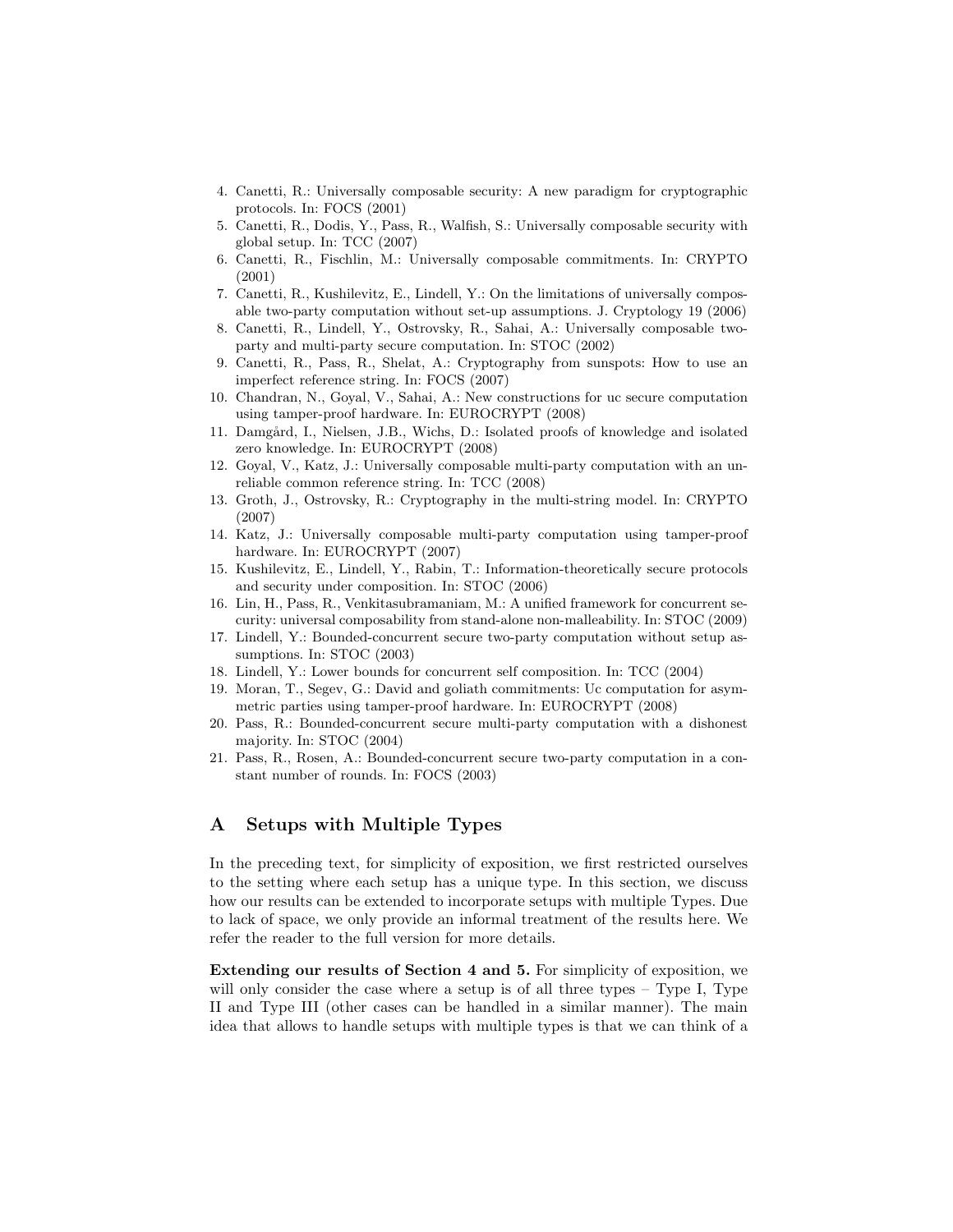setup  $(\mathcal{G}, m\mathcal{G})$  as three separate setups of unique type. If  $(\mathcal{G}, m\mathcal{G})$  "holds", then each of the three setups must "hold," while if it is "corrupt", then each of the three setups are "corrupt." Then, roughly speaking, simply replacing  $(\mathcal{G}, m\mathcal{G})$ with these three setups of unique types allows us to directly use the results of Section 4 and Section 5.

More specifically, recall that a belief set (as defined in Section 4) is expressed in terms of setups with unique types. If, instead, a belief set has a setup with multiple types, then we can modify the belief set and express it in terms of setups with unique types by following the above trick. Once we reduce all the setups in the system into setups of unique types and the belief set of parties are expressed in terms of these setups, then we can directly apply Theorem 1 to obtain a possibility result in the common belief case. In case parties have different belief sets as in Section 5, then we will need to express belief sets of all parties in terms of setups of unique types. Then we can directly apply Theorem 2 to obtain a possibility result for the distinct belief case.

#### B Setups with Multiple Failure Modes

In the preceding text, for simplicity of exposition, we first restricted ourselves to the setting where a setup has only a single failure mode. We now briefly discuss how to handle setups with multiple failure modes. Due to lack of space, our discussion will be informal and brief. We refer the reader to the full version for details.

Example. We first discuss a motivating example to highlight the importance of handling setups with multiple failure modes. Consider a system with three instances of the key registration setup. Recall that a key registration setup is based on the following two assumptions: (1) the secret keys of honest parties are "safe", and (2) the public keys of corrupted parties are "well-formed." Then, the parties in the system may have the following common belief: either

- the first key registration functionality is "honest", but in case it fails, then either (1) or (2) still holds (i.e., it never fails completely), or
- the second and third key registration functionalities are "honest", but in case the second functionality fails, then (1) still holds, while if the third functionality fails, then (2) still holds.

We stress that the above example is very "natural", and that in a real-world scenario, the parties may be willing to put trust into the "extent" of corruption of a setup. (In some scenarios, this may be due to some physical constraints imposed upon an adversary because of how the setup is done.) It is interesting to note that UC is indeed possible in the above example. We now briefly explain how to extend our model and our earlier results to accommodate setups with multiple failure modes.

Extending our model to accommodate multiple failure modes. Consider a setup modeled by an ideal functionality G with failure modes  $m\mathcal{G}_1, m\mathcal{G}_2, \ldots, m\mathcal{G}_\ell$ .